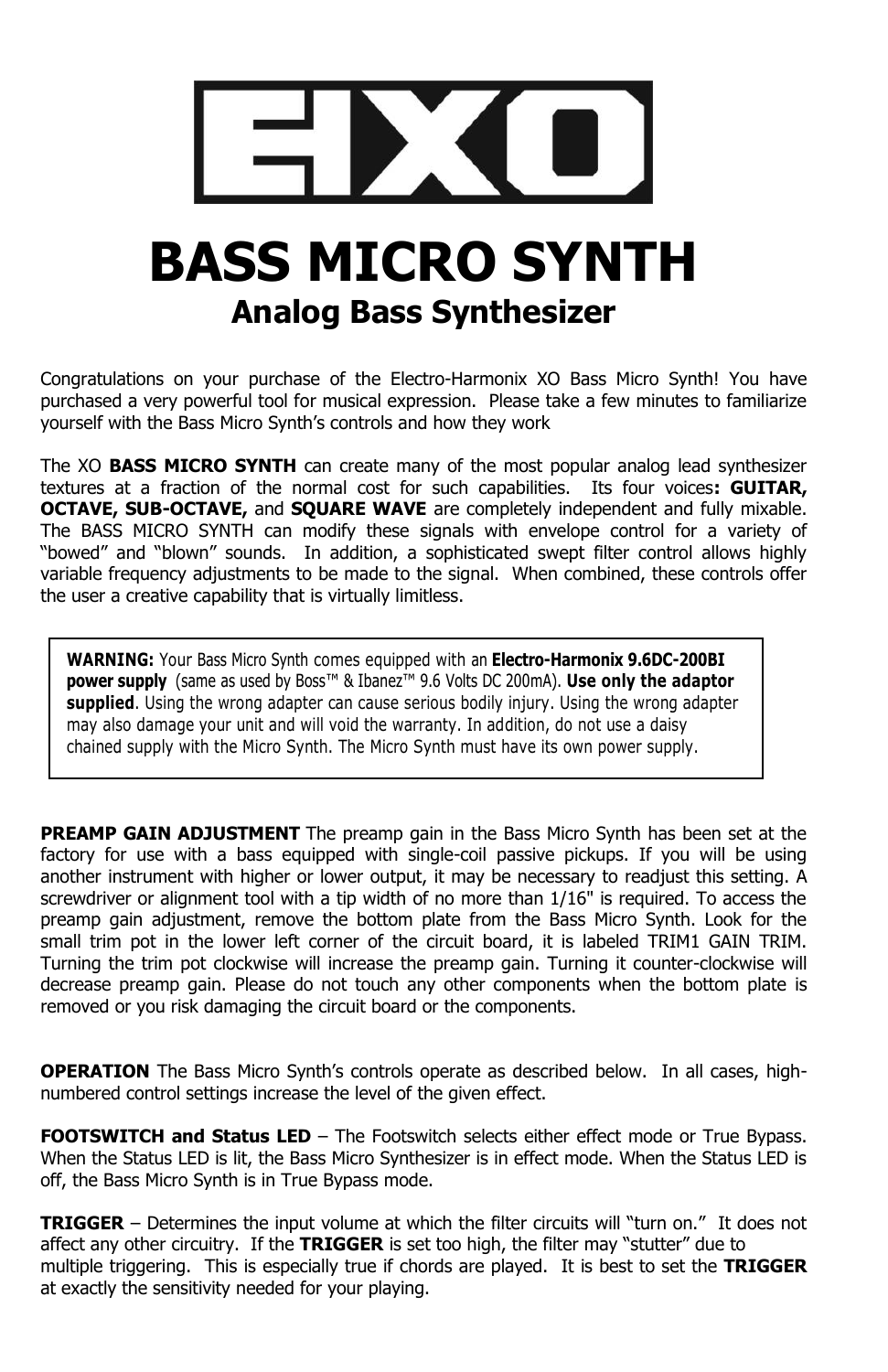The next four controls of the BASS MICRO SYNTH comprise the **VOICE MIXING** section**: GUITAR, SUB-OCTAVE (one octave below), OCTAVE** (one octave above), and **SQUARE WAVE**. Each voice is completely independent and can be mixed with the others in any degree. Please not the following voice characteristics:

**GUITAR**- Controls the output volume of the input signal through the filter.

**SUB OCTAVE** – Controls the output volume of the Sub-Octave. The Sub-Octave effect only tracks single notes.

**OCTAVE** – Controls the output volume of the Octave. The Octave only tracks single notes. This voice contains a small amount of harmonic distortion for added richness of tone.

**SQUARE WAVE** – Controls the output volume of the Square wave. Intensity of this voice is also determined by instrument attack or volume. In all other respects it operates in a similar fashion to a standard distortion device.

**ATTACK DELAY** – Determines the time required for the voice signals to reach full volume. Higher-numbered settings can completely remove the initial attack of the instrument. Different delay times contribute greatly to the characteristic sounds of various instruments. It is recommended that you synchronize your playing to the speed setting of the **ATTACK DELAY**.

### **The final four controls comprise the FILTER SWEEP section.**

**RESONANCE** – Affects the degree of sharpness, or "Q" of the filter. Higher settings will produce a more emphasized filter sound and also add a slight boost to the signal.

**START FREQUENCY** - Determines the frequency at which the filter sweep begins.

**STOP FREQUENCY** – Determines the frequency at which the filter sweep ends. This is also the "resting frequency" of the filter, and if the **START** and **STOP** controls are set at the same level no sweep will occur, though the filter will provide emphasis of that particular frequency band. In addition to lead synthesizer sounds, **START** and **STOP** controls can be used to simulate attack, decay, and harmonic content of acoustic instruments.

**RATE-** Determines the speed at which the filter sweeps from **START FREQUENCY** to **STOP FREQUENCY**. It is recommended that RATE be synchronized with your playing speed.

**SOUND TEMPLATES**- The sample settings include with these instructions will help you get familiar with your **BASS MICRO SYNTH** and its controls. Once you've tried all the sample settings, feel free to experiment to develop your own unique palette of sounds. You can record your new settings in the blank templates provided.